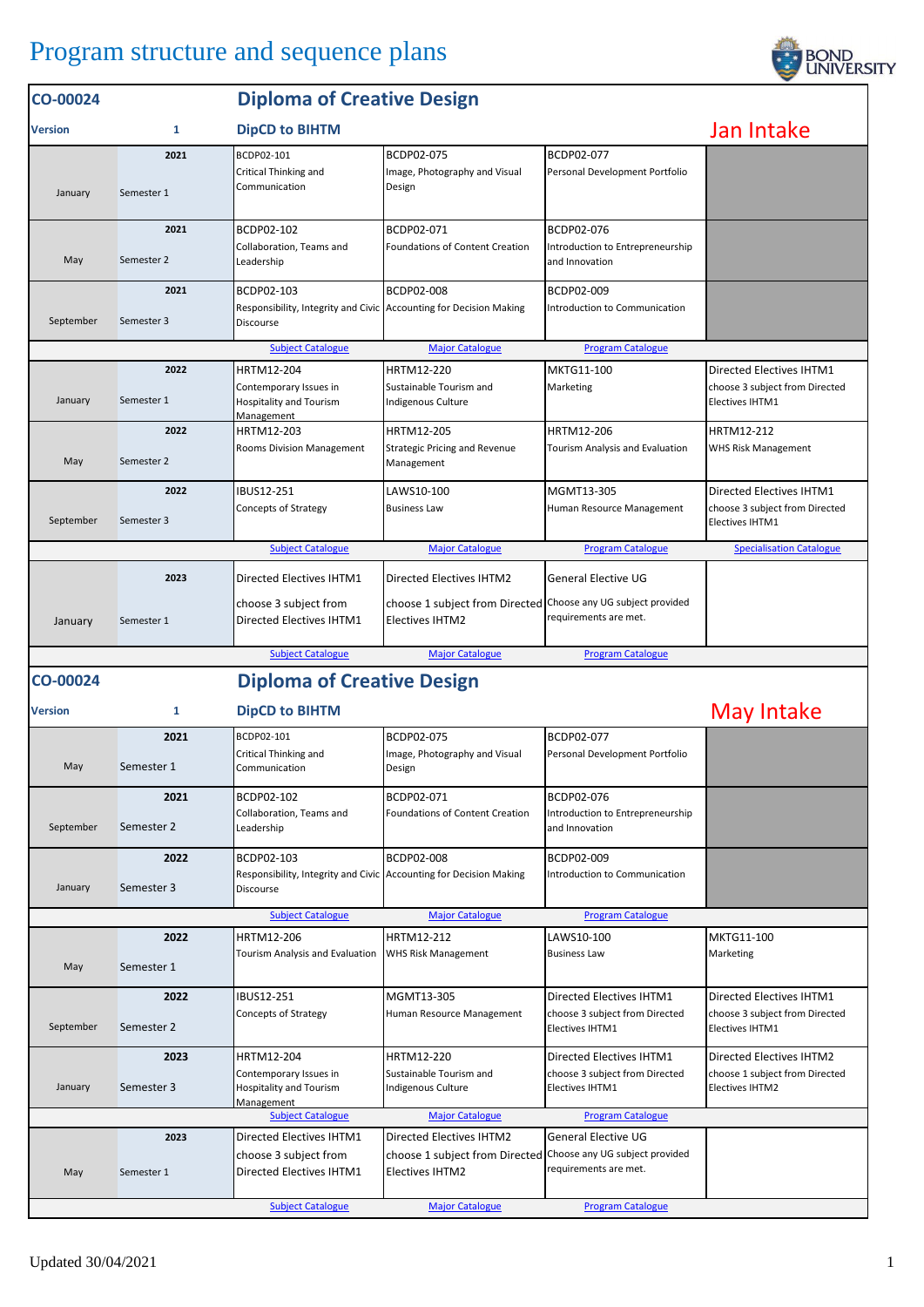## Program structure and sequence plans

| CO-00024       |              |                                                                                 | <b>Diploma of Creative Design</b>                             |                                                    |                                                   |  |  |  |
|----------------|--------------|---------------------------------------------------------------------------------|---------------------------------------------------------------|----------------------------------------------------|---------------------------------------------------|--|--|--|
| <b>Version</b> | $\mathbf{1}$ | <b>DipCD to BIHTM</b>                                                           |                                                               | Sep Intake                                         |                                                   |  |  |  |
|                | 2022         | BCDP02-101                                                                      | BCDP02-075                                                    | BCDP02-077                                         |                                                   |  |  |  |
| September      | Semester 1   | Critical Thinking and<br>Communication                                          | Image, Photography and Visual<br>Design                       | Personal Development Portfolio                     |                                                   |  |  |  |
|                | 2023         | BCDP02-102                                                                      | BCDP02-071                                                    | BCDP02-076                                         |                                                   |  |  |  |
| January        | Semester 2   | Collaboration, Teams and<br>Leadership                                          | <b>Foundations of Content Creation</b>                        | Introduction to Entrepreneurship<br>and Innovation |                                                   |  |  |  |
|                | 2023         | BCDP02-103                                                                      | <b>BCDP02-008</b>                                             | BCDP02-009                                         |                                                   |  |  |  |
| May            | Semester 3   | Responsibility, Integrity and Civic Accounting for Decision Making<br>Discourse |                                                               | Introduction to Communication                      |                                                   |  |  |  |
|                |              | <b>Subject Catalogue</b>                                                        | <b>Major Catalogue</b>                                        | <b>Program Catalogue</b>                           |                                                   |  |  |  |
|                | 2023         | <b>IBUS12-251</b>                                                               | LAWS10-100                                                    | MKTG11-100                                         | MGMT13-305                                        |  |  |  |
| September      | Semester 1   | <b>Concepts of Strategy</b>                                                     | <b>Business Law</b>                                           | Marketing                                          | Human Resource Management                         |  |  |  |
|                | 2024         | HRTM12-204                                                                      | HRTM12-220                                                    | Directed Electives IHTM1                           | Directed Electives IHTM1                          |  |  |  |
| January        | Semester 2   | Contemporary Issues in<br><b>Hospitality and Tourism</b><br>Management          | Sustainable Tourism and<br>Indigenous Culture                 | choose 3 subject from Directed<br>Electives IHTM1  | choose 3 subject from Directed<br>Electives IHTM1 |  |  |  |
|                | 2024         | HRTM12-205                                                                      | HRTM12-206                                                    | HRTM12-212                                         | Directed Electives IHTM1                          |  |  |  |
| May            | Semester 3   | <b>Strategic Pricing and Revenue</b><br>Management                              | Tourism Analysis and Evaluation                               | WHS Risk Management                                | choose 3 subject from Directed<br>Electives IHTM1 |  |  |  |
|                |              | <b>Subject Catalogue</b>                                                        | <b>Major Catalogue</b>                                        | <b>Program Catalogue</b>                           |                                                   |  |  |  |
|                | 2023         | Directed Electives IHTM1                                                        | <b>Directed Electives IHTM2</b>                               | <b>General Elective UG</b>                         |                                                   |  |  |  |
|                |              | choose 3 subject from                                                           | choose 1 subject from Directed Choose any UG subject provided |                                                    |                                                   |  |  |  |
| September      | Semester 1   | Directed Electives IHTM1                                                        | <b>Electives IHTM2</b>                                        | requirements are met.                              |                                                   |  |  |  |
|                |              | <b>Subject Catalogue</b>                                                        | <b>Major Catalogue</b>                                        | <b>Program Catalogue</b>                           |                                                   |  |  |  |

**PROGRAM INFORMATION**

**SUBJECT INFORMATION**

## **GENERAL INFORMATION**

**You are registered into Beyond Bond which is a practical, activity-based program that extends across the duration of all undergraduate degrees.**